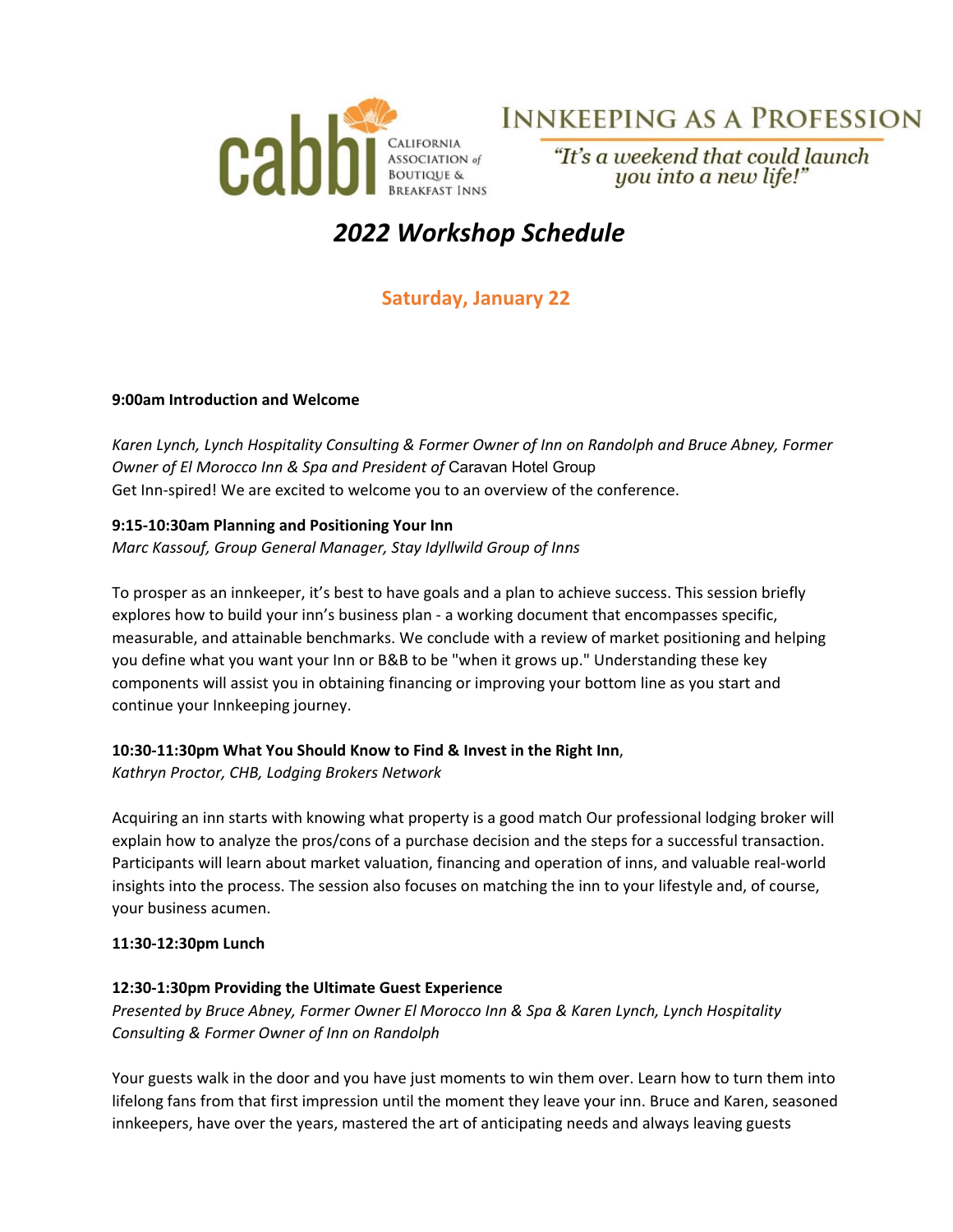wanting to come back for more. Here's the secret: the trick is in the small touches. Come find out just what those details are!

# **1:30‐2:15 Staffing your Inn**

*Rhiannon Eddy, Owner, Purple Orchid Wine Country Resort & Spa*

Ask almost any innkeeper "what is one of the hardest parts of being any innkeeper?" and they will say "employees!" California's economy and strict hiring laws can make staffing your inn difficult. Come find out what you need to know and do before, during, and after you hire your first employee.

# **2:15 ‐2:30pm Break**

# **2:30‐3:30pm Money & Financing**

*Kathryn Proctor, President, & Jared Hershler, Associate, Lodging Brokers Network* 

Financing your inn can be challenging, complicated, and easily misunderstood. We'll explain and explore common financing options such as through conventional banks, the Small Business Administration, and by sellers. Participants will learn how to match the right investment with their property purchase. We'll also explain commonly used terms in clear and concise language.

# **3:30‐4:30pm A Day in the Life of an Innkeeper**

*Rhiannon Eddy, Owner, Purple Orchid Wine Country Resort & Spa and Stephanie McCaffrey, Owner/Innkeeper, McCaffrey House Bed & Breakfast*

What does a day in the life of an innkeeper look like, from the daily chores to the unusual tasks? How do you fit it all in? These innkeepers will discuss the emotional demands and what it takes to be good innkeeper. They will share what it is like to work with their spouse/partner 24 hours a day, seven days a week. And how will being an innkeeper could affect your lifestyle. This is your chance to ask the people who have first-hand experience all your burning questions.

# **5:00pm Networking Reception Patio by the Lobby**